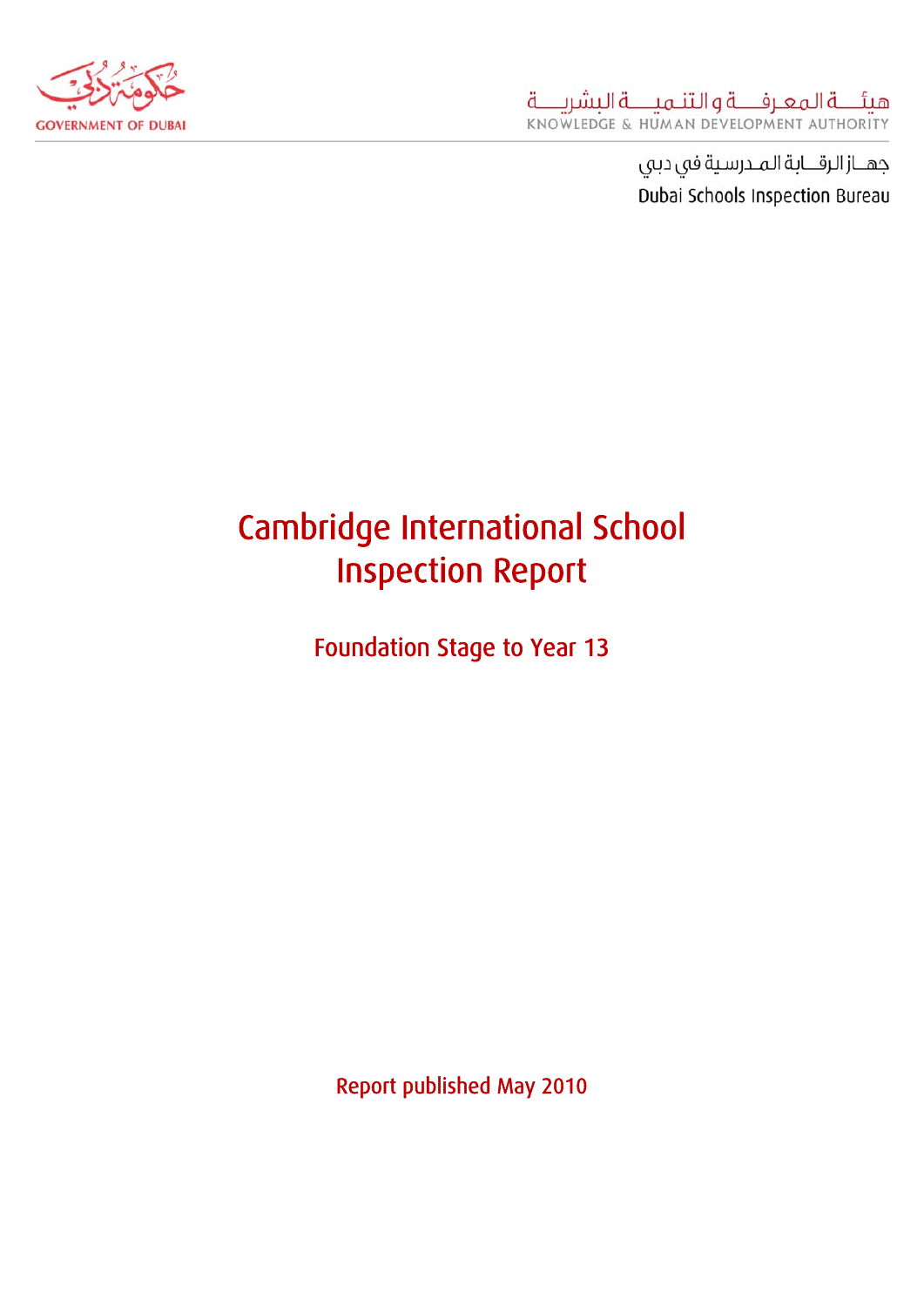

# **Contents**

| How well does the curriculum meet the educational needs of all students? 8 |  |
|----------------------------------------------------------------------------|--|
|                                                                            |  |
|                                                                            |  |
|                                                                            |  |
|                                                                            |  |
|                                                                            |  |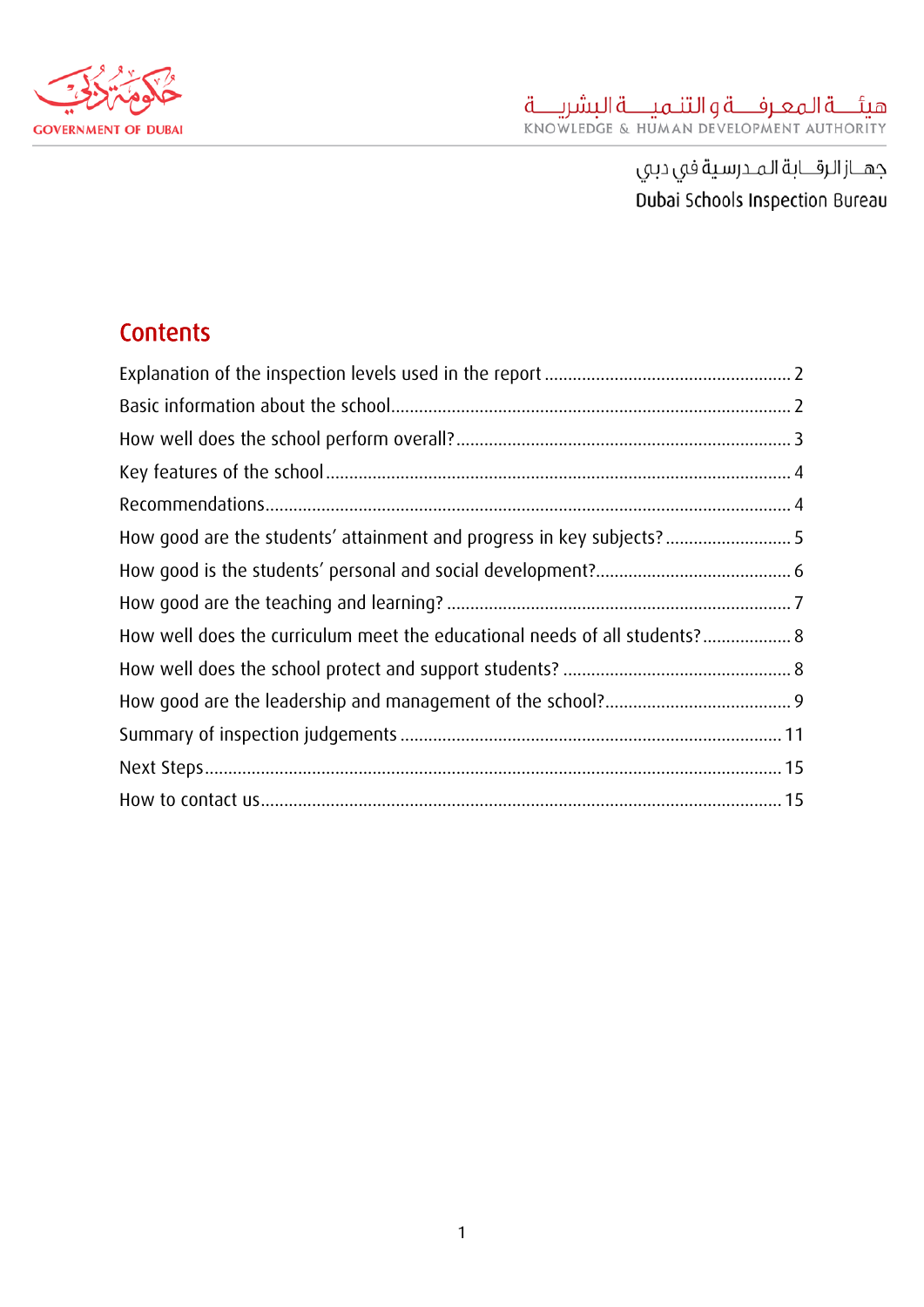<span id="page-2-0"></span>

# Explanation of the inspection levels used in the report

Outstanding– exceptionally high quality of performance or practice.

Good – the expected level of quality for every school in Dubai.

Acceptable – the minimum level of acceptability required for Dubai. All key aspects of performance and practice in every school should meet or exceed this level.

Unsatisfactory – quality not yet at the level acceptable for schools in Dubai. Schools will be expected to take urgent measures to improve the quality of any aspect of their performance or practice that is judged at this level.

Cambridge International School was inspected in October 2009 as part of the regular inspection of all schools in Dubai. The inspection covered key aspects of the work of the school at all stages. It evaluated students' achievements, the effectiveness of the school, the environment for learning, the school's processes for self-evaluation and capacity for improvement. There was a particular focus on students' progress in Islamic Education (for Muslim students), Arabic, English, mathematics and science.

### Basic information about the school

Located in Al Garhoud, Cambridge International School is a private school providing education for boys and girls from Foundation Stage to Year 13, aged three to 18 years. The school follows an English curriculum. The school's Vice-Principal was out of the country at the time of the inspection, replaced by a consultant seconded from the proprietor. At the time of the inspection, there were 2,140 students on roll. The student attendance reported by the school for the last academic session was acceptable.

Dubai Schools Inspection Bureau analysed responses to on-line questionnaires completed by parents. Parents had a positive view about the school and almost all thought their children liked the school and were making good progress in English. Strong confidence was expressed in their children's progress in the key subjects, though a few parents felt that their children were not making sufficient progress in Arabic. Parents agreed that behaviour was good and that their children were encouraged to work hard.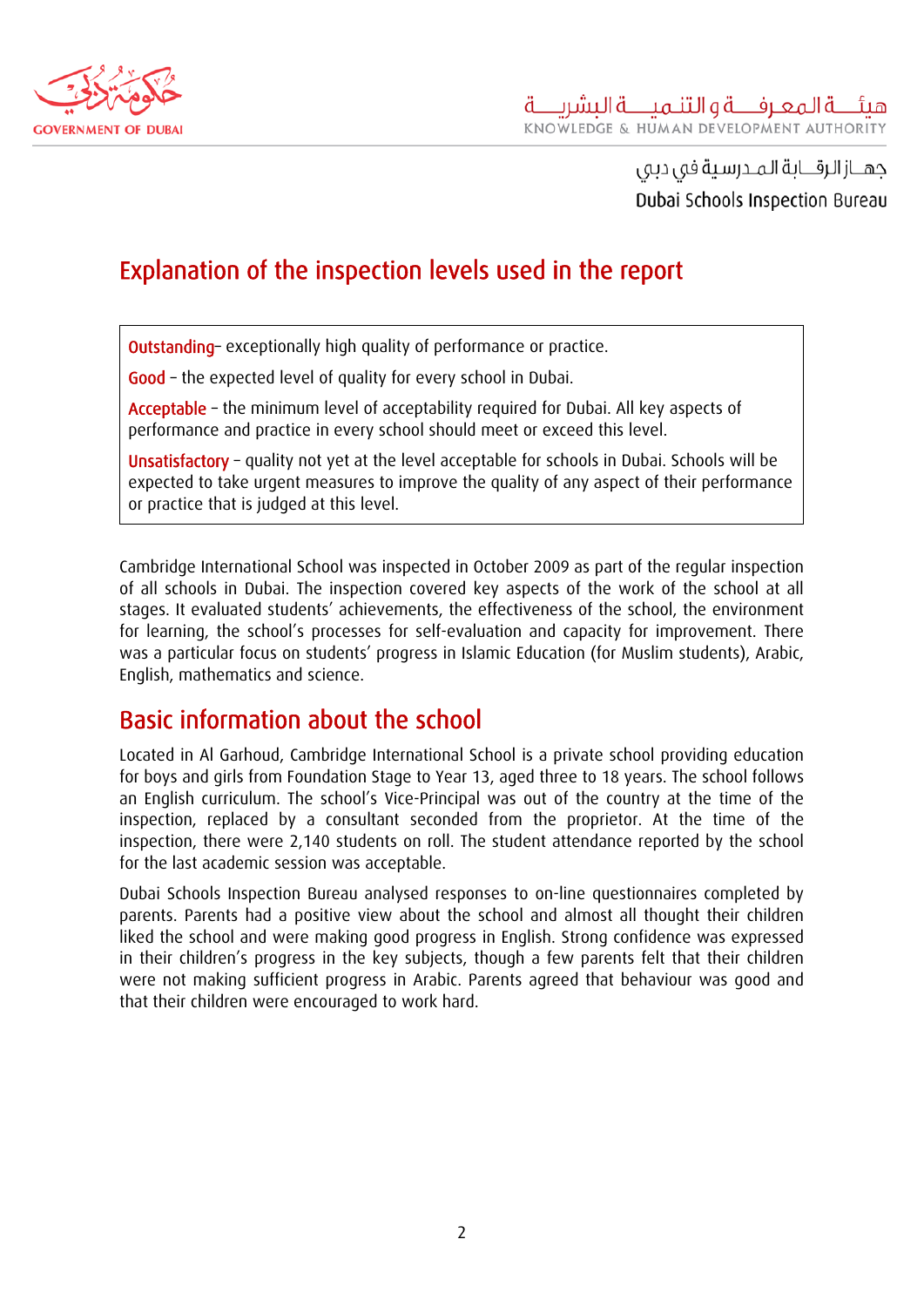<span id="page-3-0"></span>

# How well does the school perform overall?

The Cambridge International School provided a good quality of education for students. It fulfilled much of its promise to parents. Attainment and progress in Islamic Education and Arabic had improved since the previous inspection and were acceptable throughout the school. Attainment and progress in English, mathematics and science were outstanding in secondary and at the post-16 stage in mathematics. There had been significant progress in areas identified as requiring improvement at the time of the last inspection and the school recognised that further improvement in teaching and learning methods were required. In lessons, students' progress was uneven, particularly in the Foundation Stage and Years 1 and 2, where many teachers had not fully understood the methods required for the English curriculum. There was evidence, however, that the school's major training drive had led to improved teaching quality across other sections of the school and that the basis existed for further improvement. Most students were well-behaved in classes and around the school, and confident and courteous towards both staff and visitors. They related well to each other and to staff, although a few older students complained that their views tended to be ignored. Students were knowledgeable and well informed about Dubai, its Islamic values, economy and its place in the region and wider world.

The quality of teaching and learning in secondary and post-16 was good. In the Foundation Stage and primary phase it varied considerably, though it had improved since the previous inspection and was continuing to improve. At its best, it was challenging and interesting, but there remained a minority of lessons which were unsatisfactory because they lacked variety or provided too little opportunity for students to express themselves at length or go beyond the repetition of prescribed information. The school had improved assessment arrangements and had introduced more effective ways to analyse data and identify strengths and weakness in relation to individuals, groups and subjects. This had given the school a largely realistic view of existing standards of attainment. The school offered a well-planned and well coordinated curriculum, which was broad, balanced and extended by a comprehensive range of extracurricular activities. It was highly inclusive, in welcoming students with learning difficulties and physical disabilities and providing good support for them. Its strongest features included the range of vocational options available between Years 9 and 13, including the newly introduced BTEC in Business. For the older students, the range of opportunities for them to be involved in projects in the community and the wider world, for example, by helping children in Mauritius, had an invaluable influence on their development as young adults. Pastoral arrangements to support students operated well in the lower part of the school, but did not consistently provide the individual support needed by certain students, and only a few older students were able to identify adults to whom they would turn with a personal problem. The school took due care regarding health and safety, although the time taken for fire evacuation was too long. The procedures for child protection and safer staff recruitment were known to staff but they lacked sufficient written procedure and guidance.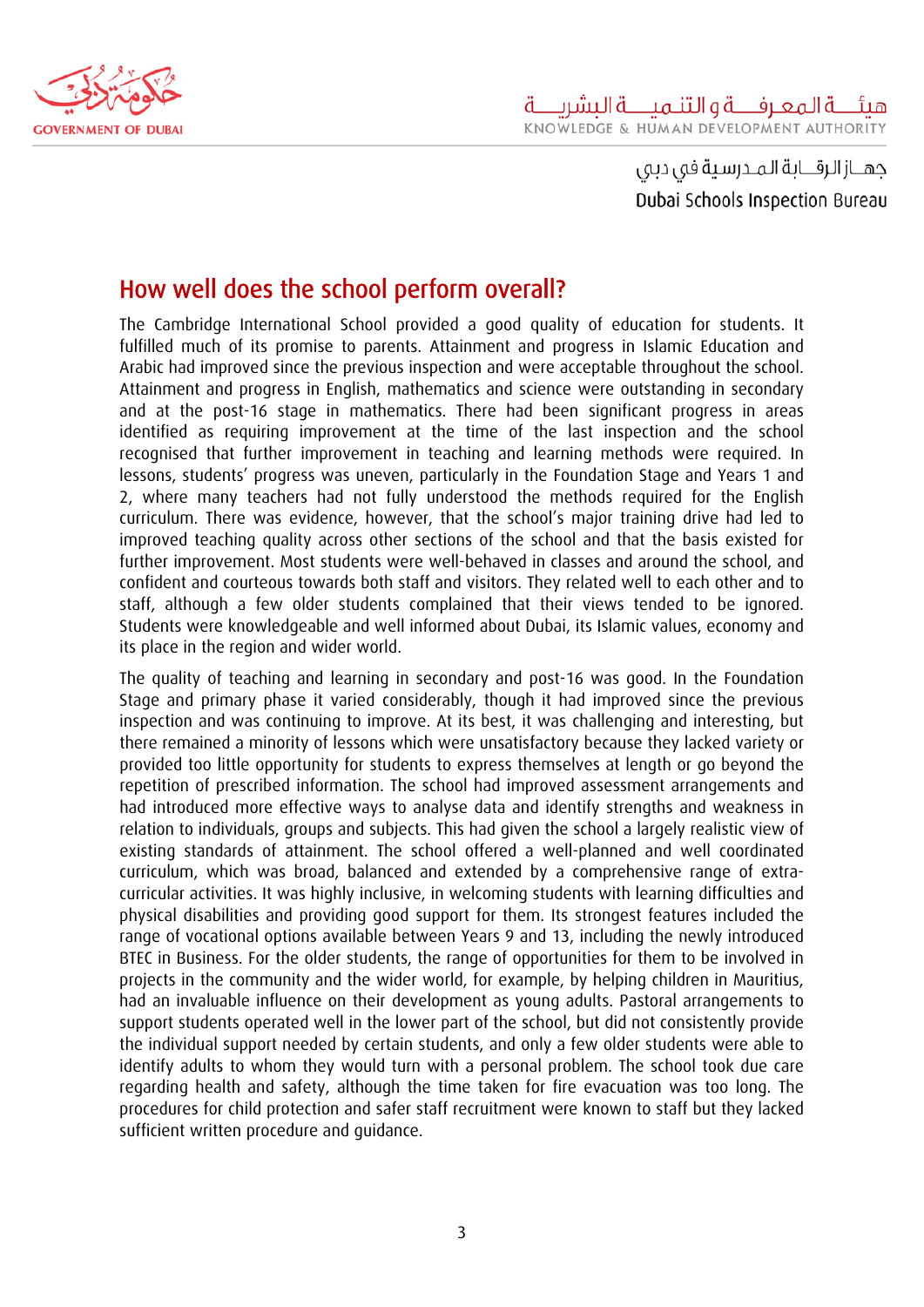<span id="page-4-0"></span>

The school was strongly and effectively governed and its school's leadership at all levels was energetic and innovative. Leadership had been very effective in moving the school forward. Good progress had been made in improving assessment and monitoring. Some improvement had been made in the quality of teaching and learning in Foundation Stage and early primary phase and the basis for further improvement was in place. The quality of Islamic Education and Arabic remained a key challenge for the school.

### Key features of the school

- Strong and innovative leadership at all levels;
- Confident, mature and well-educated young people with a good understanding of Dubai, its Islamic values and economy;
- The good and outstanding attainment and progress in secondary and post-16 phases in English, mathematics and science;
- Students' attainment and progress in Islamic Education and Arabic required improvement and teaching strategies in these lessons were not sufficiently varied to fully meet the needs of all students;
- Cambridge International was an inclusive school that effectively supported students with both learning difficulties and physical disabilities;
- The arrangements for supporting, guiding and protecting individual students were under developed.

### Recommendations

- Improve attainment and progress in Islamic Education and ensure that teachers:
	- o are not over- reliant on standard text books;
	- o employ a wider variety of teaching resources and strategies;
	- o engage students in discussion and reflection about how Islam applies to their own lives;
	- o extend and improve the recitation of verses from The Holy Qur'an.
- Improve attainment and progress in Arabic by making sure that teachers;
	- o use Arabic as the language of instruction as much as possible and as early as possible;
	- o raise expectations for students' progress in writing and reading;
	- o provide more opportunities for students to converse in Arabic.
- Continue to improve attainment and progress in Foundation Stage and primary phase by further developing teachers' understanding of the English National Curriculum and appropriate approaches to learning;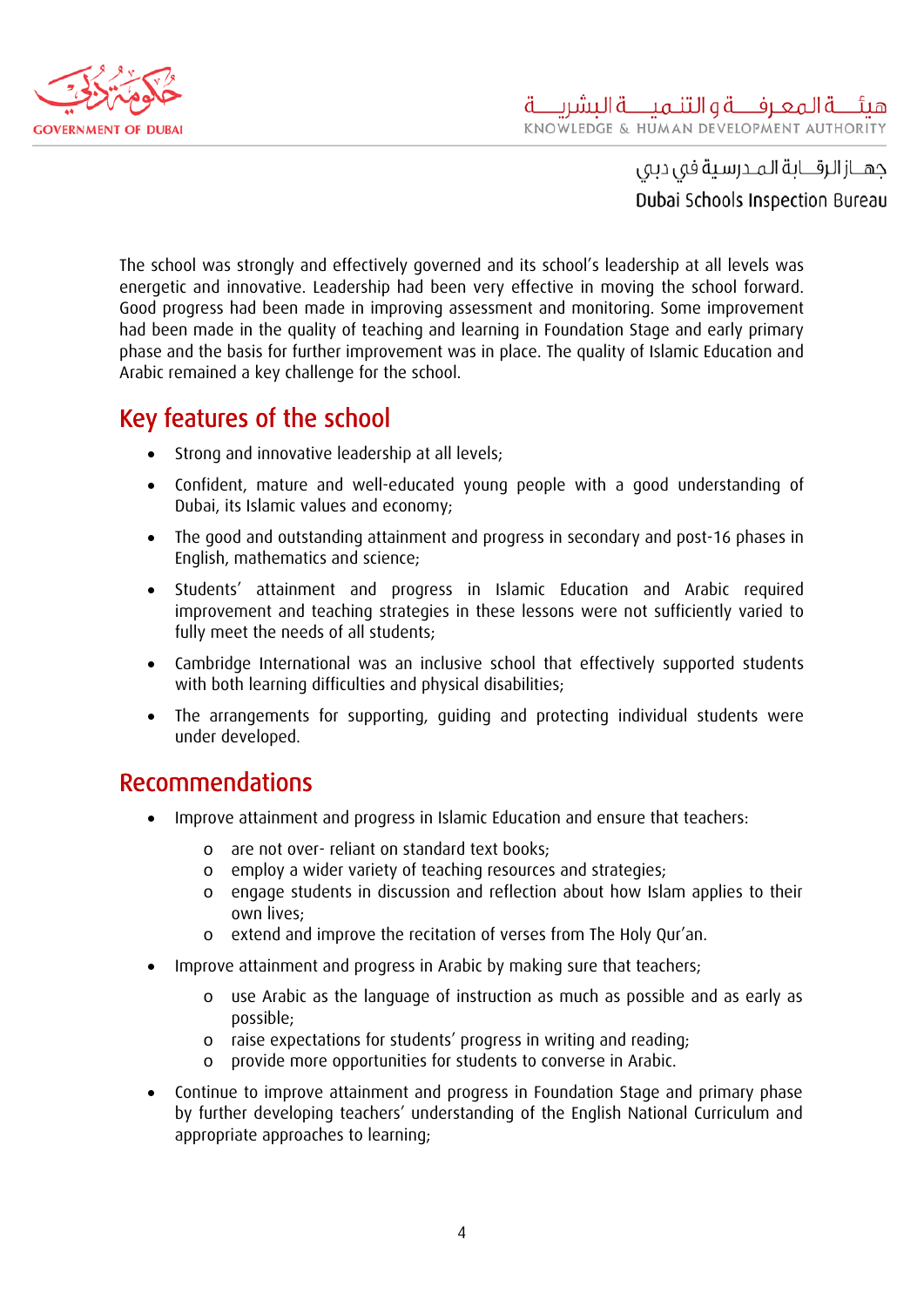<span id="page-5-0"></span>

- Improve the effectiveness of school's arrangements for pastoral care and guidance, seeking ways to give students, especially older students, a stronger and more effective voice;
- Embed systematic written procedures and guidance for child protection and safer arrangements for staff recruitment.

# How good are the students' attainment and progress in key subjects?

The attainment and progress in Islamic Education were acceptable. Throughout the school most students had consistently achieved in line with age-related expectations. In a minority of lessons, however, particularly in the primary phase, students did not consistently demonstrate and explore their understanding. Most students had a sound knowledge of The Holy Qur'an and an appropriate grasp of the principles of Islam and of their duties in their daily lives. For example, girls in a Year 11 class discussed the role of women in Islam with informed maturity. A few students could recite and read verses of The Holy Qur'an clearly and accurately and most students successfully memorised and recited verses with correct pronunciation.

Students' attainment and progress in Arabic were acceptable overall and most achieved in line with age-related expectations. Arabic speakers, as they progressed through the school, were able to read, write, speak and understand with increasing fluency, and demonstrated a growing mastery of correct grammar. Additional language learners of Arabic acquired sufficient knowledge of Arabic to succeed in the set tests and were able, increasingly, to speak and respond to words and short phrases. The majority of older students could answer simple questions confidently. In the junior classes, students could read simple words while secondary students could read more complex text. Most students could complete grammatical exercises efficiently. However, they did not write creatively and often used English as a means of communicating their ideas.

In English, attainment was acceptable in Foundation Stage and primary phase, outstanding in secondary and good at post-16. In the Foundation Stage and earlier part of primary, levels of attainment had improved since the previous inspection. Children made acceptable progress to secure a solid platform in literacy in Foundation Stage. Good progress through primary ensured that students could use advanced reading skills to enjoy a wide range of books. In the secondary phase, progress was outstanding for all groups, including those for whom English was an additional language. Students, particularly girls, were highly articulate and older students expressed complex ideas with clarity and conviction. Students were avid readers and wrote well with a good understanding of the grammar of English. Their analytical writing was often sophisticated and provided the foundation for the good progress made at post-16.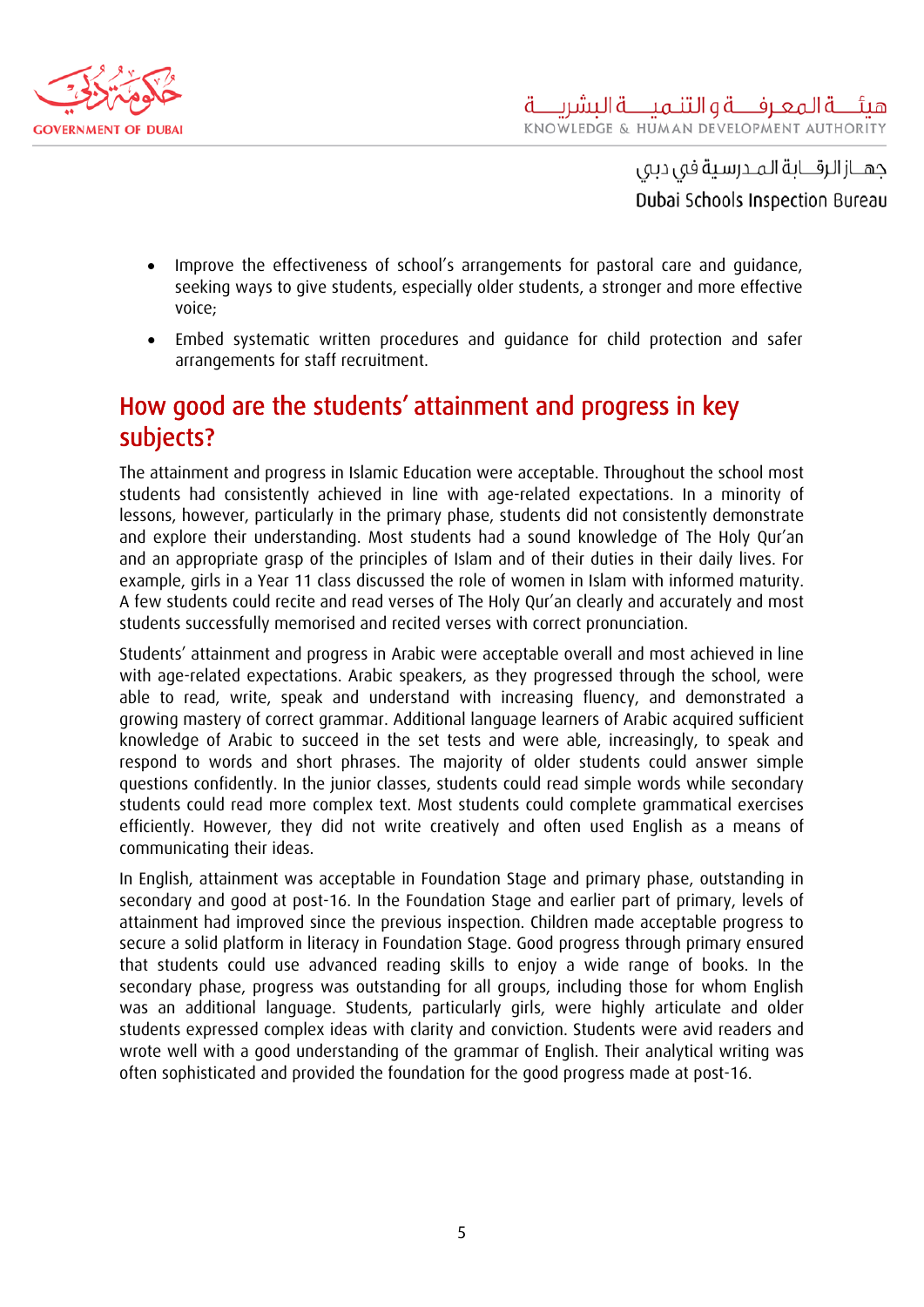<span id="page-6-0"></span>

Attainment and progress in mathematics in the primary phase were good and in secondary and post-16, outstanding. In Foundation Stage, attainment was good but progress acceptable. Examination results at Key Stage 1 and Key Stage 2 were above age-related expectations, though only a few students were achieving at the higher levels. International General Certificate of Education (IGCSE) and Advanced level results were well above international benchmarks and the trend in IGCSE over the last six years was upwards. Throughout the school, students used and applied numbers with confidence; this was a particular strength among the older students, where students were often adept at manipulating scientific equations in science or interpreting graphs in business studies. However, at all stages, students lacked confidence solving mathematical problems.

Attainment and progress in science at Foundation Stage were acceptable and students made acceptable progress through primary so that, by Year 6, students gained above average results in assessments. However, while their scientific knowledge was strong, their understanding of scientific thinking was inconsistent. In secondary and post-16, attainment was outstanding in IGCSE and Advanced level examinations. Students at the secondary and post-16 stages made good progress as they moved through the school, acquiring secure foundations in their subject knowledge and skills, enabling them to pursue their IGCSE and Advanced level courses with confidence. For example, in a Year 12 chemistry lesson, students showed a ready knowledge and application of chemical bonds.

### How good is the students' personal and social development?

Students' attitudes and behaviour were good. At their different levels, they took their work seriously and were eager to take part in school life. They responded well to the many opportunities to take responsibility for others. In Year 12, students regularly and conscientiously supported learners in Years 1 and 2 as part of their community service. Prefects approached their roles with great maturity. Behaviour was good in the open areas of the school and in most lessons, except where teachers' management of behaviour was weak. Students were unfailingly polite and friendly to staff and to visitors and showed themselves to be both confident and well behaved. Relationships between students and staff were good in primary and in most respects in secondary. A few older students were concerned at what they saw as the lack of an effective student voice despite the regular meetings of the school council. Attendance was acceptable in all year groups.

Students responded well to the many opportunities offered by the school to develop their civic understanding. All had some knowledge of Dubai's multicultural society, and they appreciated and benefited from local traditions and cultures. They had good knowledge of the requirements of the Islamic faith and, concerned by the experiences of people less fortunate than themselves, raised significant funds for charity.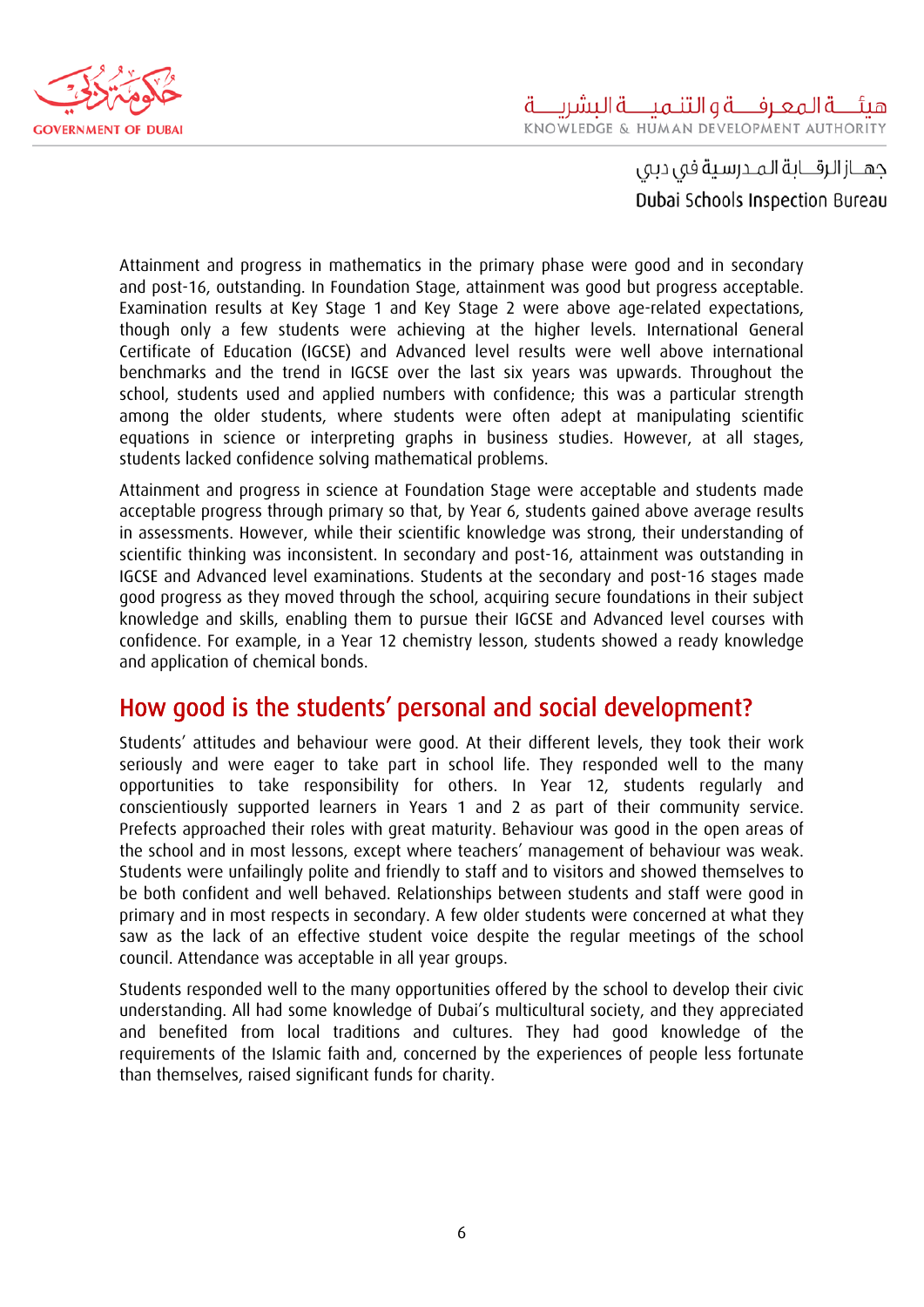<span id="page-7-0"></span>

Students were well informed about Dubai's economic history. For example, a group of students confidently named the leaders of each of the Emirates, and the recent slowdown in construction projects and understood well the basis for Dubai's development and their part in it. However, although they know the main features of these developments they were less informed about their impact on the global environment. Students took care of their immediate environment by, for example, clearing up litter or recycling paper.

#### How good are the teaching and learning?

The quality of teaching was acceptable in Foundation Stage and primary phase and good in secondary and post-16. The good teaching at the later stages of the school helped students to develop their knowledge and skills and challenged reflection and critical evaluation. For example, in a Year 12 English lesson, scholarly teaching helped students to extend their understanding of dramatic irony in relation to a scene from Twelfth Night. The teaching was at its weakest in Islamic Education and Arabic and in Foundation Stage and the early years of primary, where many teachers were prescriptive in their approaches. The school was aware of this and was providing intensive professional development for teachers to support and improve their teaching, particularly in relation to teaching the English National Curriculum.

Learning was good throughout the school. Students were highly motivated, almost invariably well behaved in lessons and were keen to succeed. As they moved up the school, they took increasing responsibility for their own learning. Students' learning was often improved in lessons by opportunities for discussion or reflection. In a Year 10 biology lesson on the parts of the eye, for example, students gained from being involved in a lively question and answer session.

Arrangements for assessment had improved since the last inspection and were now acceptable. The school had developed more rigorous procedures for assessing and tracking students' progress. Management were using data with increasing effectiveness to identify trends and steer priorities for improvement. Profiling was becoming well established in Foundation Stage. The increased use of objective testing for analysing and predicting students' performance in key subjects throughout the school had helped to focus teachers more on what students needed to do to improve. Students were aware of their targets and took them seriously. Marking was good and often, though not always, included helpful guidance on further improvement. Teachers were aware of the academic progress of students but did not always take sufficient account of assessment information in their planning and teaching to help to extend the more able students or support those who were struggling.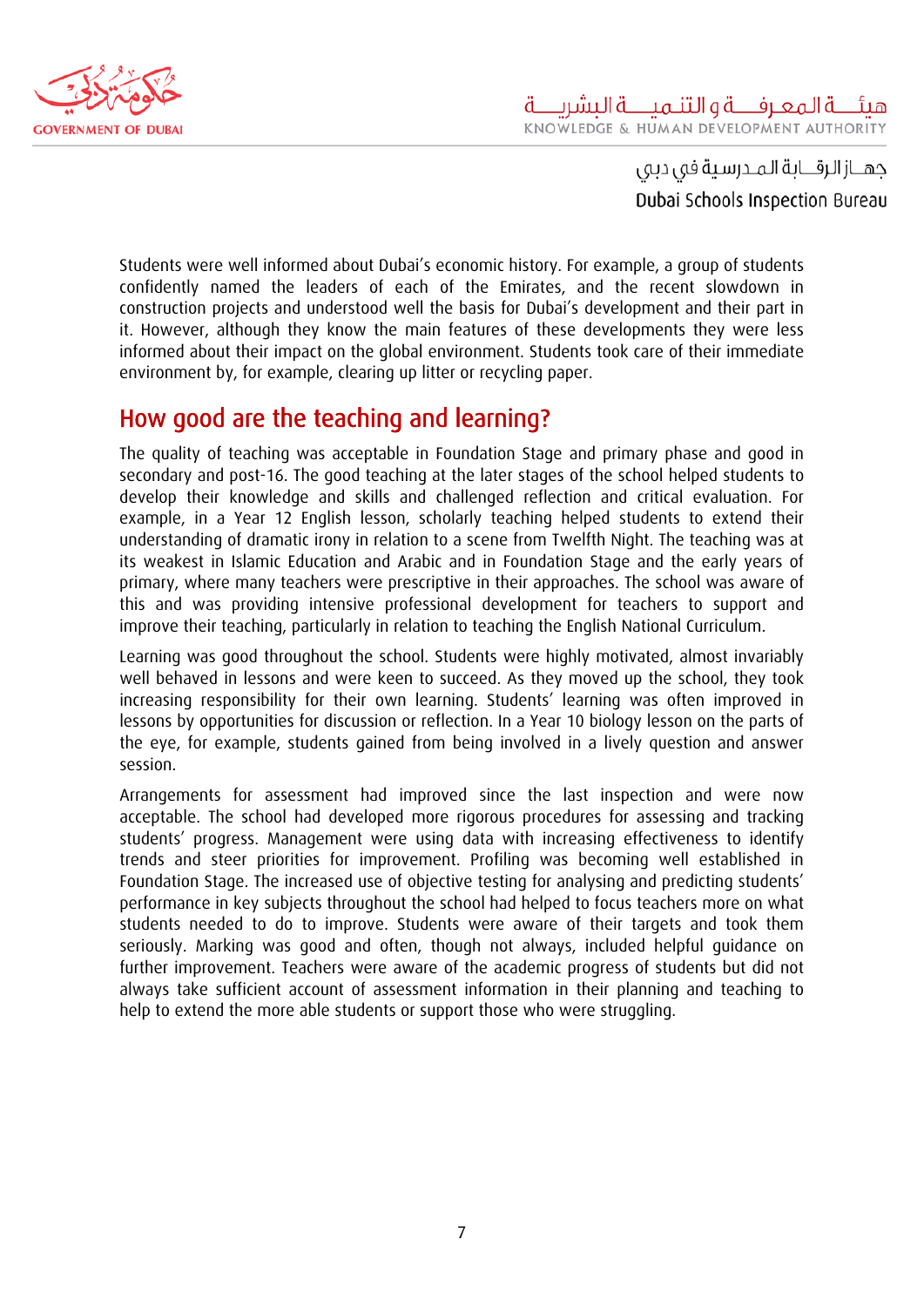<span id="page-8-0"></span>

# How well does the curriculum meet the educational needs of all students?

The curriculum throughout the school met the educational needs of all the students well in most respects. The blend between the English National Curriculum with Islamic Education and Arabic had a clear rationale and provided a secure framework for a broad and balanced education, leading to increasing opportunities for individual choice at IGCSE and then in post-16. As at the last inspection, students' experience was extended by a comprehensive range of sporting, academic and recreational activities. The school had been offering an increasing wide range of vocational courses to IGCSE and Advanced level and had just introduced a BTEC course, which was proving very popular with students. Management had systematically reviewed the core curriculum areas and effectively pinpointed priorities for improvement, especially in secondary and post-16. An innovative structure was in place to coordinate the management of key subjects across the school, ensuring smooth transitions and curricular continuity and progression. Processes were also in place, across the school, to ensure curriculum continuity and progression. Good practice was exemplified in mathematics, where the Year 7 curriculum had been streamlined in light of the learning that had taken place in Year 6, allowing a greater breadth to be added to the curriculum. Curriculum areas in the Foundation Stage were effectively linked together and transitions to primary were becoming well established. Links with the community were especially strong in the secondary and post-16 phases of the school, through schemes like 'Clean up Dubai', and all classes made use of local resources to enhance learning.

### How well does the school protect and support students?

Arrangements for students' health and safety in the school were acceptable. Medical records were maintained well. The premises were kept secure from intrusion and were safe and in good order. Fire drills were carried out and relevant training provided for all of the school community. However, evacuation times were high and no clear fire evacuation notices were displayed. School transport arrangements were efficient, carefully managed and recorded. Staff were aware of the need to protect the welfare of students, but were not sufficiently supported in this by systems and guidance. For example, there was no policy for welfare and child protection in the school policy handbook, or guidance in the staff handbook. The school's recruitment checks were carried out in accordance with policies laid down by the proprietor but had not been translated into rigorous procedure for safe recruitment. The school promoted healthy lifestyles but did not provide enough information on healthy eating options or provide a suitably healthy range of items for purchase in the canteens. Physical activities and regular exercise were promoted in the curriculum and steps were taken to ensure that all students took part.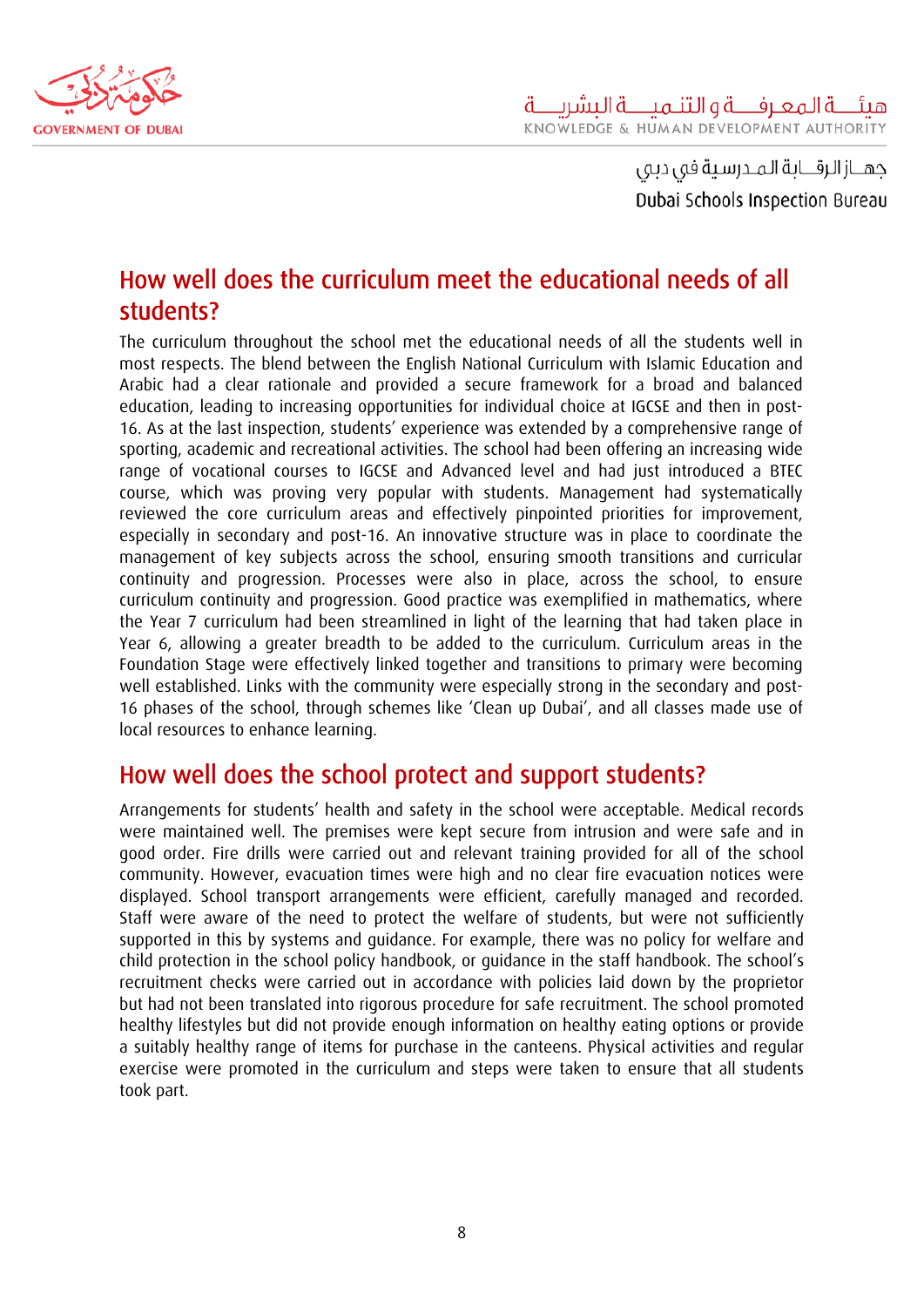<span id="page-9-0"></span>

Support for students was acceptable. Arrangements for pastoral care were in place, with heads of years in primary and form tutors in secondary, and teachers knew their students well. However, older students felt they could not readily identify an individual to whom they could turn for support and guidance. An acceptable level of guidance on further education and career paths was provided, often supported by subject coordinators, well-connected with higher education. Most staff handled behaviour issues efficiently. Academic tracking systems were in place to ensure the school knew their students as well as possible. The school managed attendance and punctuality effectively.

### How good are the leadership and management of the school?

The quality of leadership and management was good. The senior leadership team had been reorganised since the last inspection with revised and clear definition of roles and responsibilities. These fully reflected the vision of a single all-through school, with a common sense of direction, evident in the school's action and improvement plans. The school leaders had been able to combine the innovative development of vocational education post-16 with action to raise standards and the quality of teaching. These priorities had been effectively communicated and were becoming embedded in the school. Evidence from lessons showed improvement since the last inspection. Accountability systems were well developed and all senior leaders were clear in their understanding of implementing policy to practical effect.

Since the previous year, the school had markedly improved its ability to recognise its strengths and weaknesses, through the increasingly sophisticated analysis of data and through systematic monitoring of the quality of teaching and learning, accompanied by very good professional development. The school had made good progress in addressing many of the issues raised in the previous report and had demonstrated the capacity to improve further.

Partnerships with parents and the community were good. Regular reports on students' learning provided parents with clear information about the progress of their children, and were supplemented by weekly parent forums led by the Principal. Parents were largely supportive of the school and had established a Friends and Family of Cambridge International School organisation, which the senior leadership and governors of the school were working to involve in the strategic management of the school. Strong community links had been established so that students were well-informed about their potential contribution to Dubai and the wider world.

The quality of governance was good. Positive influences on leadership, management and the role of the teachers and parents in raising standards were evident. Governors have effectively supported the senior leadership through its improvement agenda arising from the last report. Clear accountability structures were in place for all staff which were practical and attainable.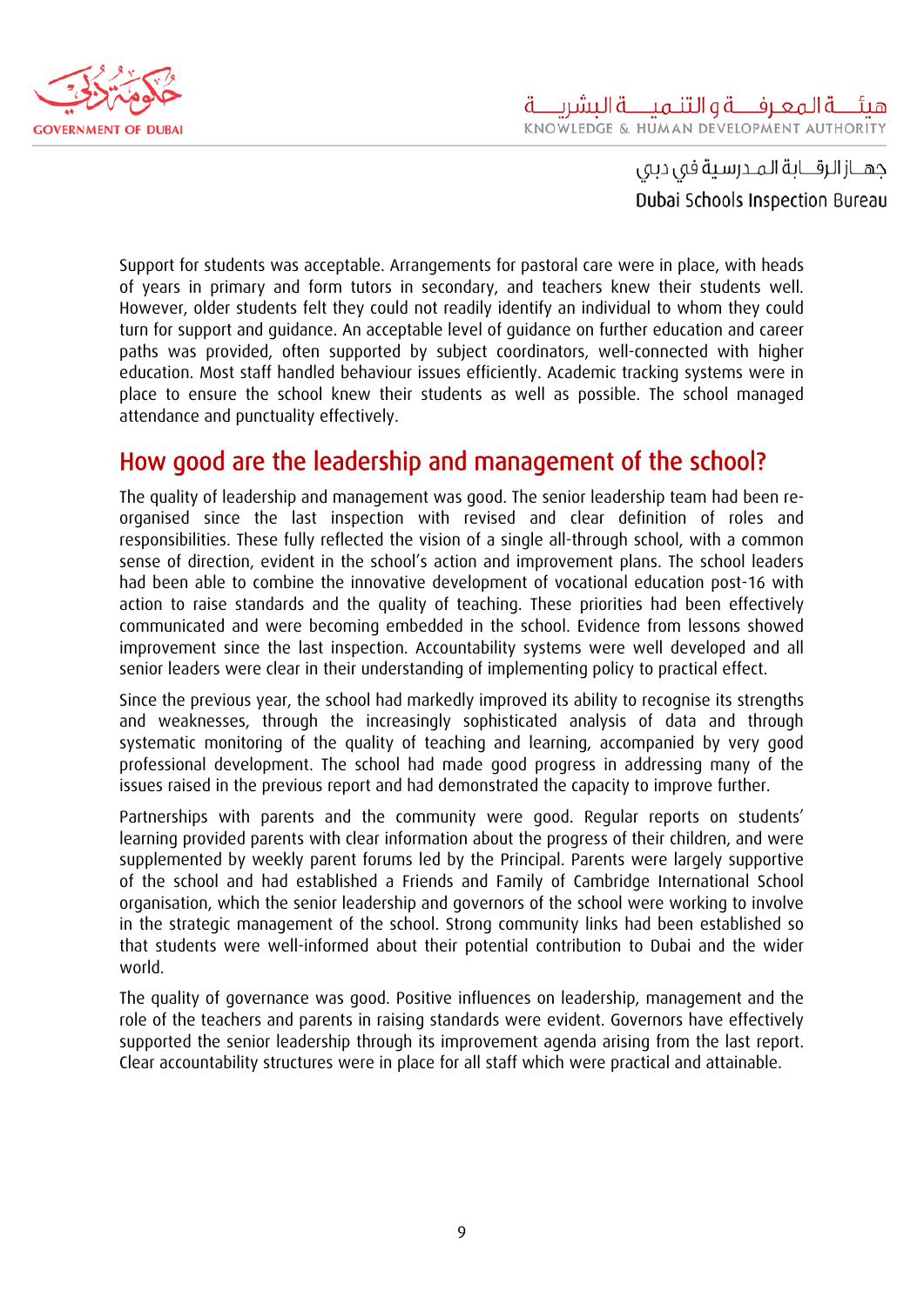

The school had acceptable levels and quality of staff, facilities and resources. Most teaching staff were suitably qualified and deployed and the school had been taking effective steps to make sure that any without teaching qualifications or experience of the English curriculum received suitable further training. The premises, despite significant limitations in its size and adaptability to conditions, were acceptable. However, some classrooms were at times overcrowded. Adequate resources were available to support the curriculum.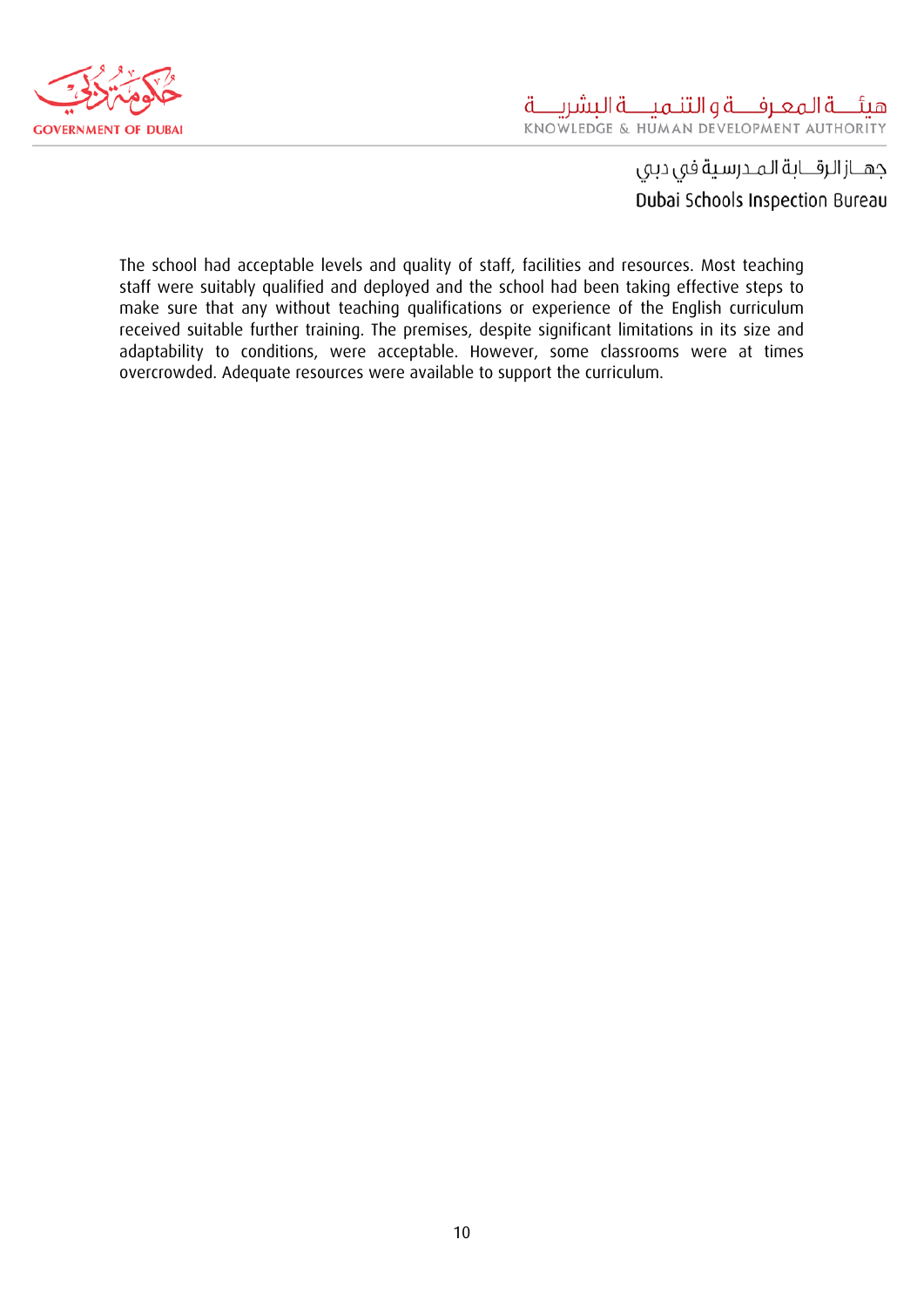<span id="page-11-0"></span>

# Summary of inspection judgements

In their evaluation of the overall effectiveness of the school, the inspection team made judgements about the following aspects of the school's performance.

Four descriptors are: Outstanding; Good; Acceptable; Unsatisfactory.

| How good are the students' attainment and progress in Islamic Education? |                     |            |            |            |
|--------------------------------------------------------------------------|---------------------|------------|------------|------------|
| Age group:                                                               | Foundation<br>Stage | Primary    | Secondary  | Post-16    |
| Attainment                                                               | Not applicable      | Acceptable | Acceptable | Acceptable |
| Progress over<br>time                                                    | Not applicable      | Acceptable | Acceptable | Acceptable |

| How good are the students' attainment and progress in Arabic? |                     |            |            |            |
|---------------------------------------------------------------|---------------------|------------|------------|------------|
| Age group:                                                    | Foundation<br>Stage | Primary    | Secondary  | Post-16    |
| Attainment                                                    | Not applicable      | Acceptable | Acceptable | Acceptable |
| Progress over<br>time                                         | Not applicable      | Acceptable | Acceptable | Acceptable |

| How good are the students' attainment and progress in English? |                     |            |             |         |
|----------------------------------------------------------------|---------------------|------------|-------------|---------|
| Age group:                                                     | Foundation<br>Stage | Primary    | Secondary   | Post-16 |
| Attainment                                                     | Acceptable          | Acceptable | Outstanding | Good    |
| Progress over<br>time                                          | Acceptable          | Good       | Outstanding | Good    |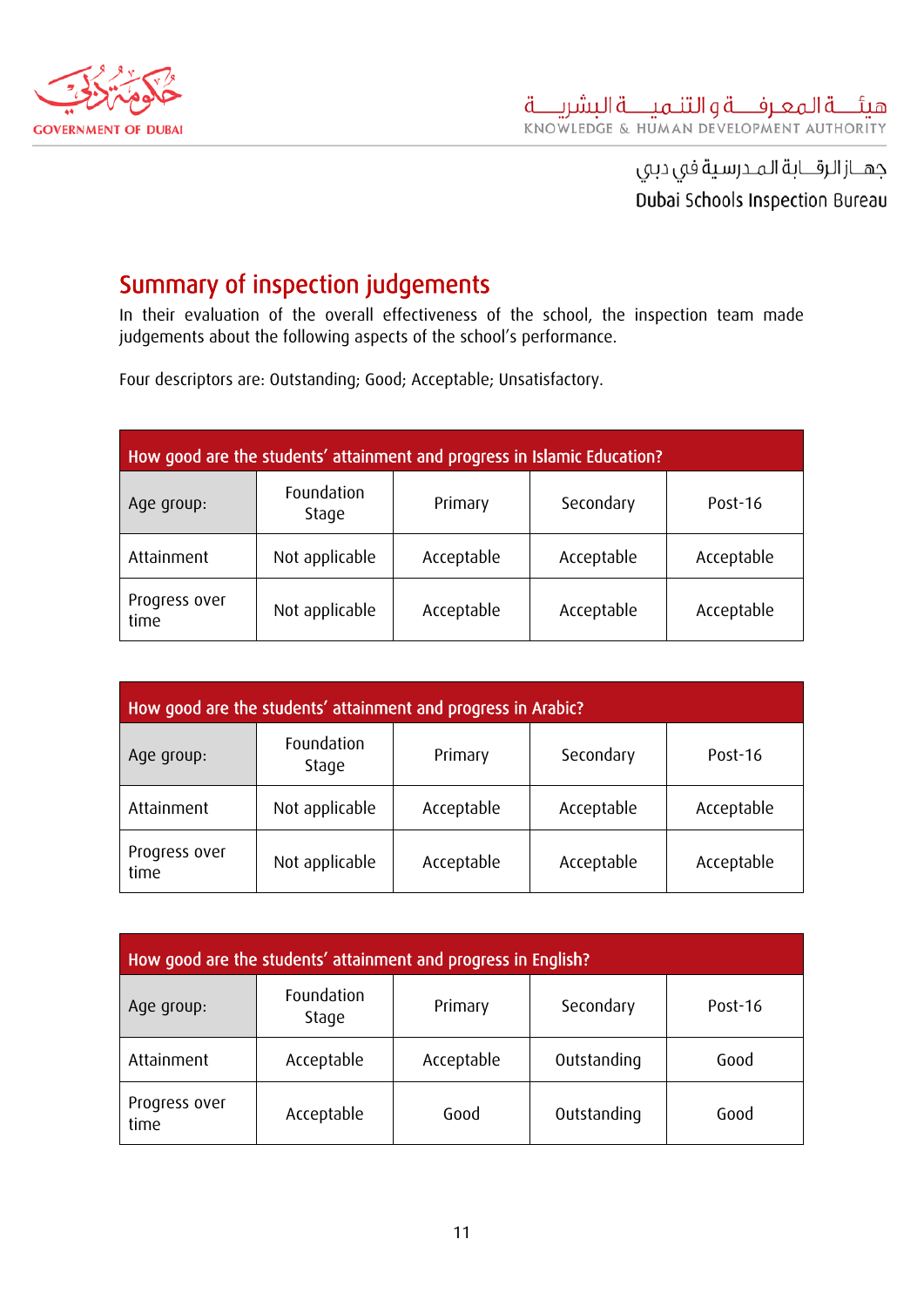

| How good are the students' attainment and progress in mathematics?        |                     |         |             |             |
|---------------------------------------------------------------------------|---------------------|---------|-------------|-------------|
| Age group:                                                                | Foundation<br>Stage | Primary | Secondary   | Post-16     |
| Attainment                                                                | Good                | Good    | Outstanding | Outstanding |
| Progress over<br>Acceptable<br>Outstanding<br>Outstanding<br>Good<br>time |                     |         |             |             |

| How good are the students' attainment and progress in science? |                     |            |             |             |
|----------------------------------------------------------------|---------------------|------------|-------------|-------------|
| Age group:                                                     | Foundation<br>Stage | Primary    | Secondary   | Post-16     |
| Attainment                                                     | Acceptable          | Good       | Outstanding | Outstanding |
| Progress over<br>time                                          | Acceptable          | Acceptable | Good        | Good        |

| How good is the students' personal and social development? |                     |         |           |         |
|------------------------------------------------------------|---------------------|---------|-----------|---------|
| Age group:                                                 | Foundation<br>Stage | Primary | Secondary | Post-16 |
| Attitudes and<br>behaviour                                 | Good                | Good    | Good      | Good    |
| Islamic, cultural<br>and civic<br>understanding            | Good                | Good    | Good      | Good    |
| Economic and<br>environmental<br>understanding             | Good                | Good    | Good      | Good    |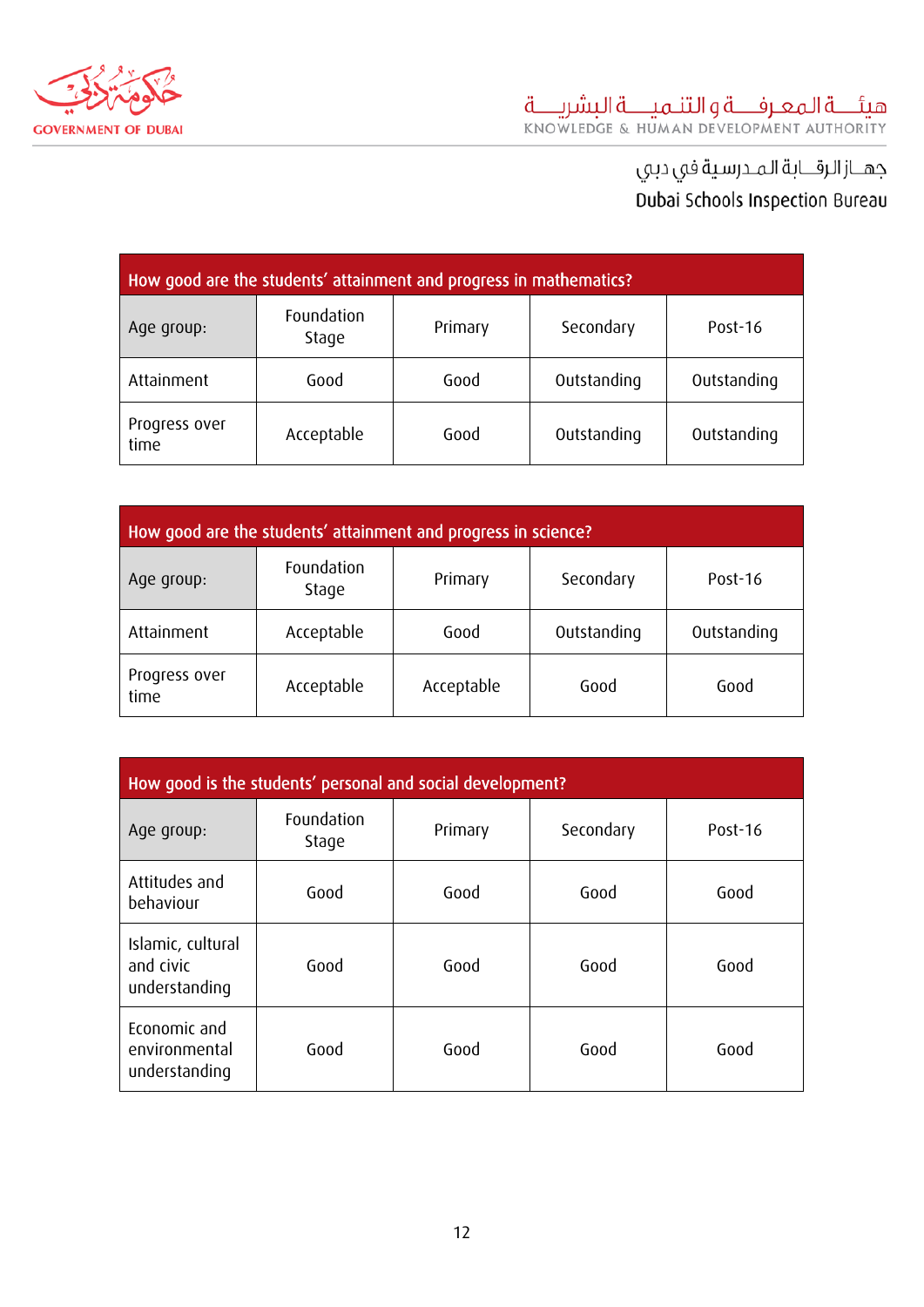

| How good are teaching and learning?   |                     |            |           |         |
|---------------------------------------|---------------------|------------|-----------|---------|
| Age group:                            | Foundation<br>Stage | Primary    | Secondary | Post-16 |
| Teaching for<br>effective<br>learning | Acceptable          | Acceptable | Good      | Good    |
| Quality of<br>students'<br>learning   | Good                | Good       | Good      | Good    |
| Assessment                            | Acceptable          | Acceptable | Good      | Good    |

| How well does the curriculum meet the educational needs of all students? |                     |         |           |         |
|--------------------------------------------------------------------------|---------------------|---------|-----------|---------|
| Age group:                                                               | Foundation<br>Stage | Primary | Secondary | Post-16 |
| Curriculum<br>quality                                                    | Good                | Good    | Good      | Good    |

| How well does the school protect and support students? |                     |            |            |            |
|--------------------------------------------------------|---------------------|------------|------------|------------|
| Age group:                                             | Foundation<br>Stage | Primary    | Secondary  | Post-16    |
| Health and<br>safety                                   | Acceptable          | Acceptable | Acceptable | Acceptable |
| Quality of<br>support                                  | Acceptable          | Acceptable | Acceptable | Acceptable |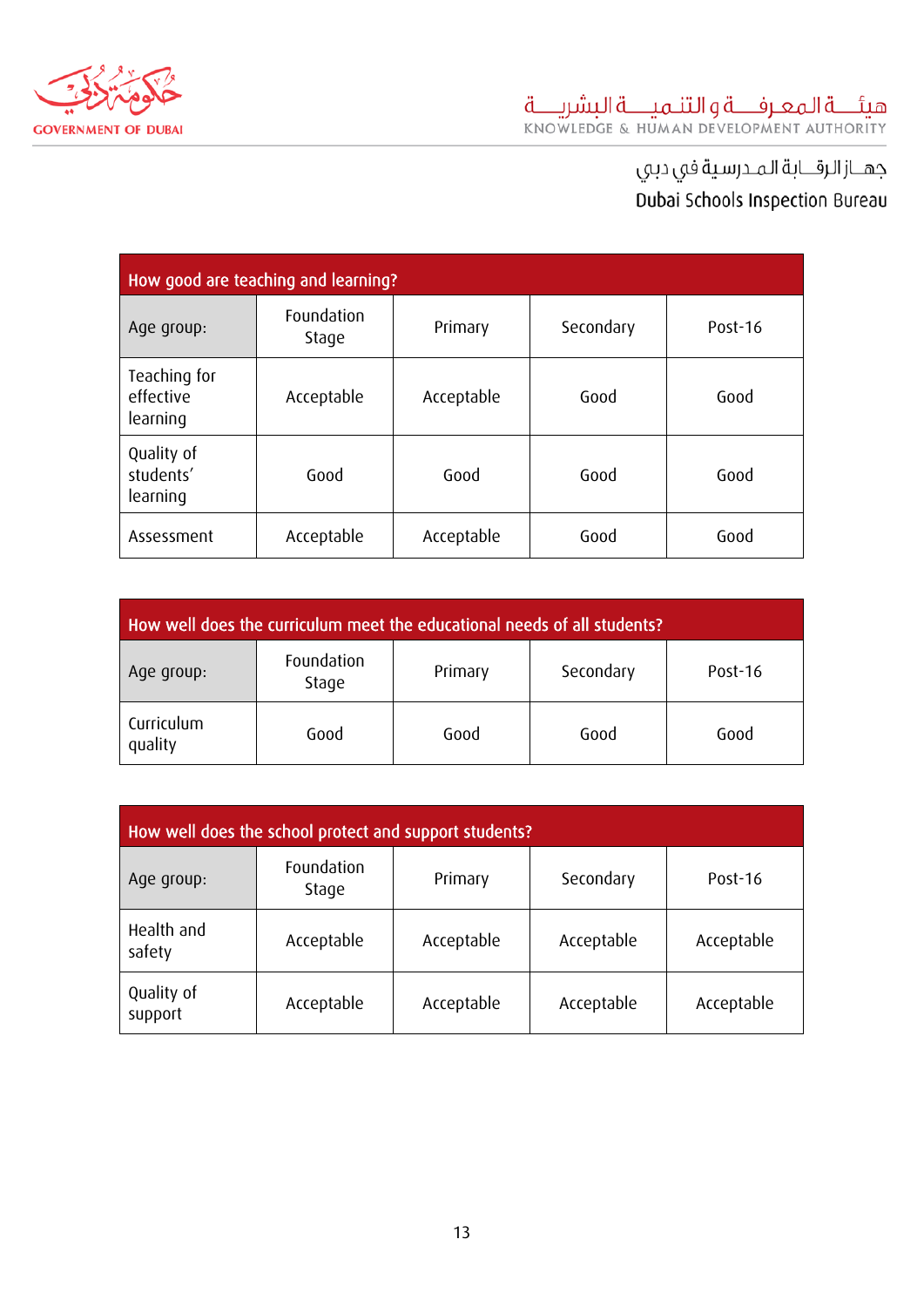

# جهــاز الرقــابة المـدرسية في دبي Dubai Schools Inspection Bureau

| How good are the leadership and management of the school? |            |  |  |
|-----------------------------------------------------------|------------|--|--|
| Quality of leadership                                     | Good       |  |  |
| Self-evaluation and improvement planning                  | Good       |  |  |
| Partnerships with parents and the<br>community            | Good       |  |  |
| Governance                                                | Good       |  |  |
| Staffing, facilities and resources                        | Acceptable |  |  |

How well does the school perform overall?

Good